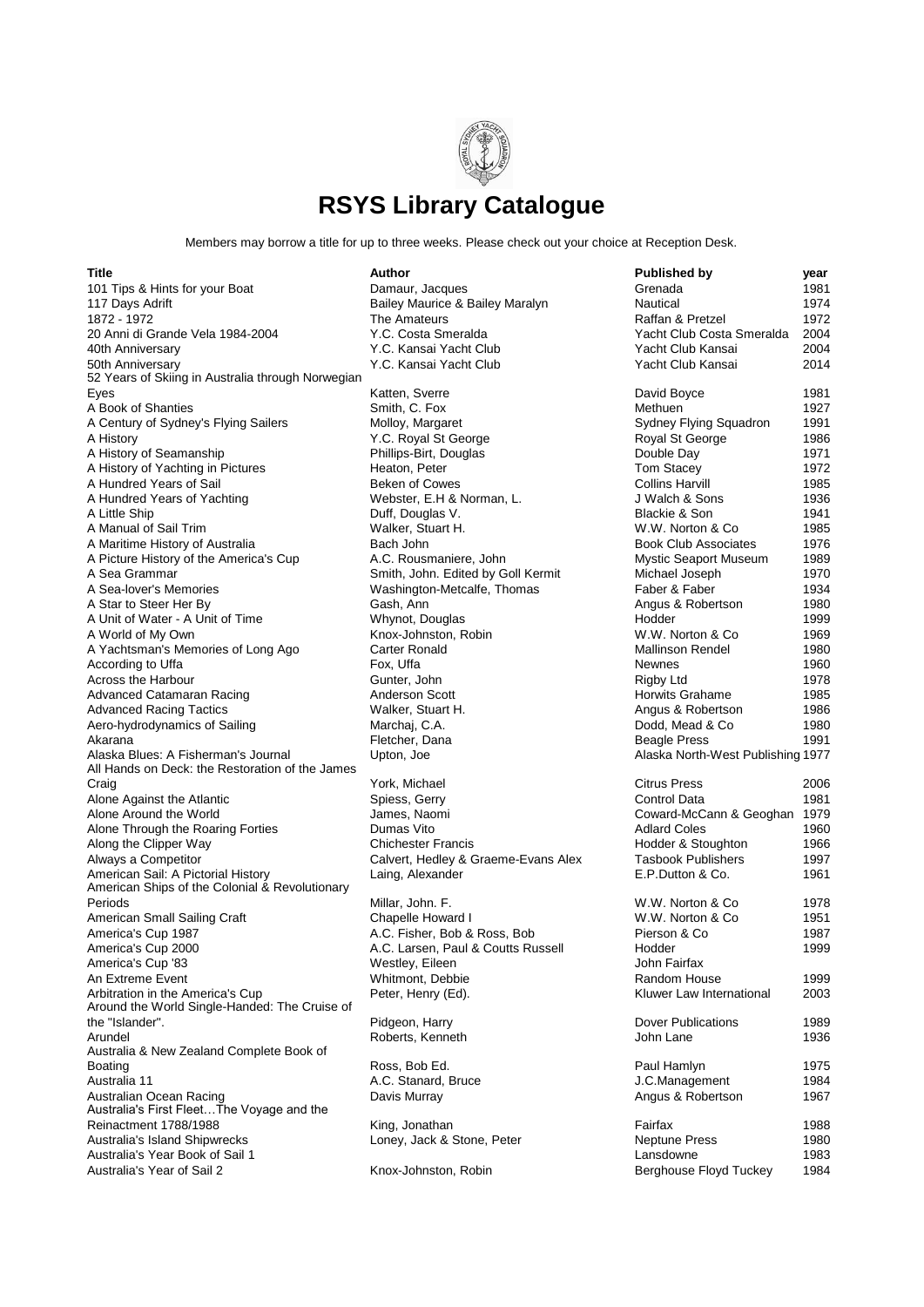Battleship:The Loss of the Prince of Wales & the Repulse Middlebrook, Martin & Mahoney, Patrick Allen Lane 1978<br>Beken, Frank & Beken Keith Bekan of Cowes; The america's Cup 1851 to the Present Day **A.C. Bekan** Harvill Press 1999 Beken of Cowes 2 1919 -39 Ben Lexcen: The Man, The Keel & The Cup Stannard, Bruce Best of Uffa Cole, Guy.Ed. Nautical Nautical 1978 Beyond The West Horizon **Hiscock, Eric C.** (Beyond The West Horizon university Press 1963)<br>Blondie: A Biography of Lieutant-Colonel H. G. (Buthby-Tailvor, Ewen Blondie: A Biography of Lieutant-Colonel H. G. Blue Latitudes: Boldly Going Where Captain Cook Has Gone Before **Horwitz, Tony**<br>
Blue Water Australians<br>
Horwitz, Peter Blue Water Australians Fry, Peter<br>
Blue Water Coaster **A.B.C 1987**<br>
Bowker Francise Blue Water Coaster Blue Water Dream: The Escape-to-the-Sea Synrome Clarke D.H. David McKay 1981 Boating Legends Thomas, Fred Born to Win Bertrand John Books 1985 (Bantam Books 1985) Born to Win Bertrand John Books 1985 (Bantam Books 1985) Breaking Ships **Buerk, Rowland** Buerk, Rowland Britannia Rules; The Classic Age of Navel History 1793-1815 **Parkinson, C. Northcote** Parkinson, C. Northcote **British Seamen British Seamen** Cape Horn to Port **Bruce Erroll**<br>
Capt. Joshua Slocum **Bruce Erroll** Slocum, Victor Capt. Joshua Slocum<br>
Captain Cook. The Seamen's Seaman Milliers. Alan Captain Cook, The Seamen's Seaman Villiers, Alan Catamarans in Close-Up and Novel 2007 Catamarans in Close-Up<br>Cataraman Sailing to Win Celestial Navigation for Yachtsmen Blewitt Mary<br>Celestial Navigation for Yachtsmen Toghill, Jeff Celestial Navigation for Yachtsmen Centennial 1909 - 2009 **The St Petersburg Yacht Club** Y.C. St Petersburg Yacht Club Challenge '77: Newport and the America's Cup Jones, Ted Chancey on Top Wareham, John Chasing Liquid Mountains: Adventures of a Solo Yachtsman Adams David Macmillan 1997 Children of Cape Horn Swail, Rosie Close to the Wind<br>
Close to the Wind Soss, Pete Close to the Wind<br>
Coastal Yacht Navigation<br>
Coutts Craig Coastal Yacht Navigation Coastal Yacht Navigation Coutts Craig<br>Colin Archer & the Seaworthy Double-ender Leather John Colin Archer & the Seaworthy Double-ender Come Back: My Race for the America's Cup Conner Dennis Cornelius Shields On Sailing Shields, Cornelius Coronel & the Falkland Irving, John Cruising Bond Bob Teach Yourself Books Cruising Club 1932 - 1972 **The Banks Peninsula Cruising Club** Peninsula Cruising Club Cruising Grounds Cruising New Caledonia & Vanuatu Lucas, Alan Cruising Papua New Guinea **Lucas**, Alan Cruising the Coral Coast **Lucas**, Alan Cruising the New South Wales Coast Lucas, Alan Cruising the Solomons **Lucas**, Alan Cruising Yachts: design & Performance Butler T. Harrison Dead Reckoning Navigation **Wright, John** Deeds that Held the Empire: at Sea Divine A.D.<br>Deep Water & Shoal Murray 1939 Robinson. Deep-Water Sail **Deep-Water Sail Communist Communist Communist Communist Communist Communist Communist Communist Communist Communist Communist Communist Communist Communist Communist Communist Communist Communist Communist** Down Channel McMullen. R.T. Dreams of Natural Places, A New England Smith, Herbert Eastern Waters Eastern Winds. History of Royal Hong Kong Yacht Club 1894 - 1994 Y.C. Royal Hong Kong Royal Hong Kong Yacht Club 1993 Emmy: Seventy Years of M-Class Yachting Elliott, Robin<br>
Focounter with Paradise **Views** Mawuga, Sylvia La Encounter with Paradise Encyclopedia of Yacht Designers Knight, Lucia del Sol & MacNaughton<br>
Fnterprise to Endeavour: The J Class Yachts Dear, Jan. Enterprise to Endeavour: The J Class Yachts Eric the Red: the Atlantic Alone in a Home-made Boat **Ridler, Donald Milliam Kimber 1972** Controller Milliam Kimber 1972 Escape to the Sea Rebell, Fred Esquire's Book of Boating Scharff, Robert Esquire's Book of Boating Expert Dinghy Racing **Elvestrom, Paul Famous Sea Battles 1963** Coles 1964 Melch, John Famous Sea Battles Fast Swimming Fish Kurrewa<br>
Fastnet Force Ten<br>
Rousmaniere

| Middlebrook, Martin & Mahoney, Patrick<br>Beken, Frank & Beken Keith | Allen Lane<br>George G. Harrap                        | 1977<br>1964 |
|----------------------------------------------------------------------|-------------------------------------------------------|--------------|
| A.C. Bekan                                                           | <b>Harvill Press</b><br>Cassell                       | 1999<br>1969 |
| Stannard, Bruce                                                      | Faber & Faber                                         | 1984         |
| Cole, Guy.Ed.                                                        | Nautical                                              | 1978         |
| Hiscock, Eric C.                                                     | <b>Oxford University Press</b>                        | 1963         |
| Southby-Tailyor, Ewen                                                | Leo Cooper                                            | 1998         |
| Horwitz, Tony                                                        | <b>Henry Holt</b>                                     | 2002         |
| Fry, Peter                                                           | A.B.C                                                 | 1987         |
| <b>Bowker Francise</b>                                               | <b>International Marine</b>                           | 1972         |
| Clarke D.H.                                                          | David McKay                                           | 1981         |
| Thomas, Fred                                                         | Lothian                                               | 2006         |
| Bertrand John                                                        | <b>Bantam Books</b>                                   | 1985         |
| <b>Bertrand John</b>                                                 | Bantam Books                                          | 1985         |
| Buerk, Rowland                                                       | Chamberlain Bros.                                     | 2006         |
| Parkinson, C. Northcote                                              | <b>Book Club Associates</b><br><b>William Collins</b> | 1977<br>1943 |
| Mathew, David<br><b>Bruce Erroll</b>                                 | Nautical                                              | 1978         |
| Slocum, Victor                                                       | Sheridan House                                        | 1993         |
| Villiers, Alan                                                       | Hodder & Stoughton                                    | 1967         |
| <b>Boyd Patrick</b>                                                  | Ian Allan                                             | 1972         |
| Wilson, Chris & Press, Max                                           | Kaye & Ward                                           | 1973         |
| <b>Blewitt Mary</b>                                                  | <b>Edward Stanford</b>                                | 1973         |
| Toghill, Jeff                                                        | Reed                                                  | 1986         |
| Y.C. St Petersburg Yacht Club                                        | St Petersburg Yacht Club                              | 2009         |
| Jones, Ted                                                           | Collins                                               | 1978         |
| Wareham, John                                                        | Welcome Rain                                          | 2003         |
| Adams David                                                          | Macmillan                                             | 1997         |
| Swail, Rosie                                                         | Ure Smith                                             | 1974         |
| Goss, Pete                                                           | Headline                                              | 1998         |
| <b>Coutts Craig</b>                                                  | Cassell                                               | 1981         |
| Leather, John                                                        | <b>Stanford Maritime</b>                              | 1979         |
| <b>Conner Dennis</b>                                                 | The Macmillan Co. of Australi: 1987                   |              |
| Shields, Cornelius                                                   | Prentice-Hall                                         | 1964         |
| Irving, John                                                         | A.M. Philpot                                          |              |
| Bond Bob                                                             | <b>Teach Yourself Books</b>                           |              |
| Y.C. The Banks Peninsula Cruising Club                               | Pegasus Press                                         | 1973         |
|                                                                      | Time Life Books                                       | 1976         |
| Lucas, Alan                                                          | Horwitz Grahame                                       | 1981         |
| Lucas, Alan                                                          | Horwitz                                               | 1980         |
| Lucas, Alan                                                          | Horwitz Grahame                                       | 1984         |
| Lucas, Alan                                                          | Horwitz                                               | 1976         |
| Lucas, Alan<br>Butler T. Harrison                                    | Horwitz Grahame                                       | 1981         |
|                                                                      | Robert Ross & Co                                      | 1947         |
| Wright, John<br>Divine A.D.                                          | <b>Adlard Coles</b><br>John Murray                    | 1975         |
| Robinson, William Albert                                             | <b>Rupert Hart-Davis</b>                              | 1939<br>1957 |
| Underhill, Harold.A.                                                 | Brown, Son and Ferguson                               | 1976         |
| Bond Bob & Sleight Steve                                             | Pelham Books                                          | 1983         |
| McMullen. R.T.                                                       | <b>Grafton Books</b>                                  | 1986         |
| Smith, Herbert                                                       | Down East Books                                       | 1981         |
|                                                                      |                                                       |              |
| Y.C. Royal Hong Kong                                                 | Royal Hong Kong Yacht Club<br>Vintage Viewpoint       | 199          |
| Elliott, Robin                                                       |                                                       | 1994         |
| Mawuga, Sylvia L.                                                    | Ayala Corporation                                     | 1981         |
| Knight, Lucia del Sol & MacNaughton<br>Dear, Ian.                    | W.W. Norton & Co.<br>Angus & Robertson                | 2006<br>1977 |
| Ridler, Donald                                                       | William Kimber                                        | 1972         |
| Rebell, Fred                                                         | John Murray                                           | 1939         |
| Scharff, Robert                                                      | Esquire                                               | 1964         |
| Elvestrom, Paul                                                      | <b>Adlard Coles</b>                                   | 1963         |
| Welch, John                                                          | <b>Arthur Barker</b>                                  | 1964         |
| Meynink, Rod                                                         | Wild & Woolley                                        | 2005         |
| Rousmaniere, John                                                    | Nautical                                              | 1980         |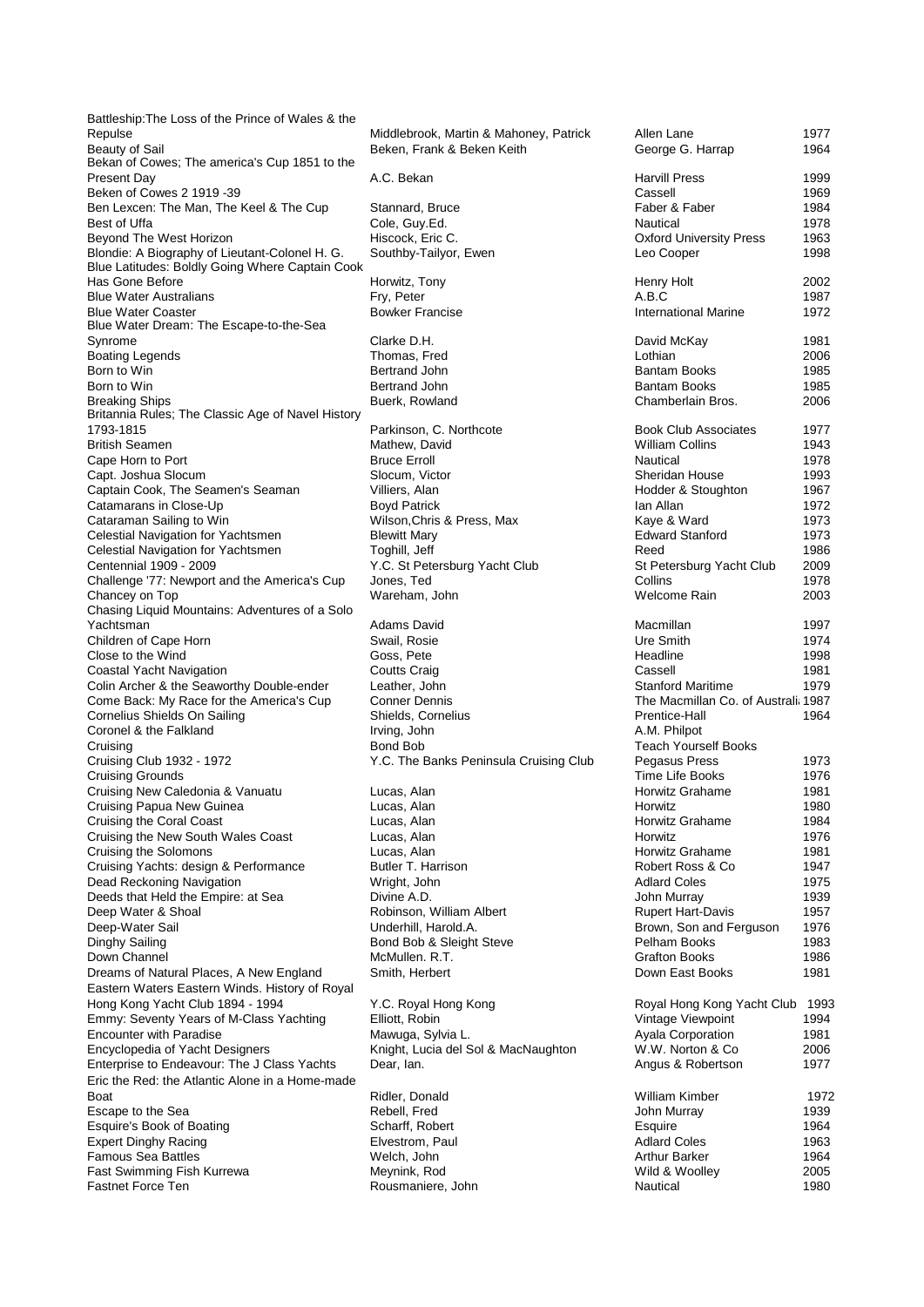Ferro- Cement: design techniques & application Bingham Bruce<br>Fighting Sail Maritime Press 1974 Fighting Sail Warner, Oliver Book Club Associates 1979 First Lady Cottee Kay Macmillan 1989 Fish & Fisheries of Australia **Roughley, T.C.** Angus Boughley, T.C. Angles C. Angles 2011 Mellersh, H.E.L. FitRoy of the Beagle Mellersh, H. Mellersh, H. Mellersh, H. Mellersh, H. Mason B. Mellersh, H. Mason 2011 Fitting Out a Molded Hull Geen, Fox<br>
Fitting Out Below Decks<br>
Lucas, Alan Fitting Out Below Decks Five Hundred Days; Around the World on a Twelve Foot Yacht Testa, Serge Testa, Serge Testa, Serge Testa, Serge Testa, Serge Testa, Serge Testa, Serge Te Force Nine & More<br>French Pilot: Volume 2. Port Blanc to Ile de Sein Robson, Malcolm French Pilot: Volume 2. Port Blanc to Ile de Sein Robson, Malcolm a Bare Hull 1979 From a Bare Hull Matel Mate, Ferenc **Albatross 1976** a Mate Albatross 1976 Gipsy Moth Circles the World Chichester Francis<br>
Great Southern Land<br>
Pearson, Michael Great Southern Land<br>Great Yachts Great Years in Yachting Guide to the America's Cup. Perth. 1986/7 Toghill, Jeff Half-Safe: Across the Alantic by Jeep Carlin Ben Half-Safe: Across the Alantic by Jeep Heard at the Helm Anderson Robert (ed)<br>
Here be Dragons: Reflections on a Gilchrist. Don Here be Dragons: Reflections on a Herreshoff of Bristol Bray Maynard & Pinheiro Carlton History & Evolution of Sailing Yachts Giorgetti, Franco History 1870 - 1985 **History 1870 - 1985** Y.C. The Eastern Yacht Club History of the New York Yacht Club Vol.1 Y.C. New York History of the New York Yacht Club Vol.2 Y.C. New York History of Yachting **Knox-Johnston, Robin Knox-Johnston**, Robin Hobart River Craft and the Sealers of Bass O'May, Harry Home & Dry Peyton, Mike Fernhurst Books 1989 How to Keep Fit **Chichester Francis** Chichester Francis Ice Bird: The First Single-Handed Voyage to Antarctica Lewis, David Book Club Associates 1975 In Praise of Sailors Warden, Herbert W. Ed In Quest of the Sun Gerbault, A In The Wake of the Spray Slack, Kenneth E Inshore-Offshore: Racing, Cruising and Design Pocock, Michael Introduction to Sea & Air Navigation Smart, W.M. Introduction to Yacht Racing **Ross**, Bob. Ed. Isabel and the Sea **Millar, George** Millar, George Millam Heinemann 1950 Islands of Angry Ghosts **Edwards, Hugh** Edwards, Hugh It Wasn't All Plain Sailing **Internal 2009** Hough, Chris Hough, Chris New Hough, Chris New Holland 2009.<br>New Hotland 2009, New Hough 2009, Chris New Hough 2009, New Hough 2009, New Hough 2009. Jack Earl: The Life and Art of a Sailor John Ledyard's Journal of Captain Cook's Last Voyage Ledyard, John Chronic Chronic Chronic Chronic Chronic Chronic Chronic Chronic Chronic Chronic Chronic C Just Cruising Lucas, Alan Horwitz 1969 Keelhauled: Unsportsmanlike Conduct & the America's Cup **Riggs**, Doug La Balsa to Australia; The Longest Raft Voyage in History Alsar, Vital. Book Club Associates 1973 Landmarks in Public Works. 1884-1914 Coltheart, Lenore and Fraser, Don (Ed) Laser Racing Baird Ed Fernhurst Books 1982 Last but not Least: Hos Own Story of the 1978 Round-the-World Race Knox-Johnston, Robin Laurent Giles & his Yacht Designs Lee, Adrian & Philpott, Ruby Legendary Yachts Martin-Raget, Gilles Let's Go Windsurfing The Contract Contract Fuller, Graeme Lionheart Martin, Jesse Log of the Centurian **Heaps**, Leo Lone Sailor North Sanders, Jon New Sanders, School St George Books 1984 Lord Cochrane Lord Cochrane Lord Cochrane Lord Cochrane Business And Lord Cochrane Business And Lord Corp. 201 Maintenance Time Life 1976 Maintenance of Inboard Engines **Delmar-Morgan, Edward Communisty** Delmar-Morgan, Edward<br>Make Your Own Sails 1967 Manual of Sailboat Racing<br>
Manual of Yacht Navigation<br>
Toghill. J.E. Manual of Yacht Navigation Toghill, J.E.<br>
Merchant Sailing Ships: 1775-1815 MacGregor, David R Merchant Sailing Ships: 1775-1815<br>Model Ships Modern Rope Seamanship: Synthetic & Natural

E.M.C Barraclough & W.G.Crampton (Ed) McCutchan, Philip<br>Nicholson, John Bowker R.M. & Budd S.A.<br>McDermott, Thomas J. Mason, Charles. Jarman, Colin & Beavis, Bill **Adlard Coles** 1977

| <b>Maritime Press</b><br><b>Book Club Associates</b><br>Macmillan   | 1974<br>1979<br>1989 |
|---------------------------------------------------------------------|----------------------|
| Angus & Robertson<br>Mason & Lipscomb<br>Hollis & Carter<br>Horwitz | 1951<br>1968<br>1974 |
| Serge Testa                                                         | 1979<br>1988         |
| <b>Frederick Warne</b>                                              | 1981                 |
| Murray<br>Nautical                                                  | 1969<br>1979         |
| Albatross                                                           | 1976                 |
| Coward-McCann                                                       | 1968                 |
| Dept of Environment & Herita(2005                                   |                      |
| <b>Book Club Associates</b>                                         | 1979                 |
| Nautical                                                            | 1970                 |
| <b>Australian Airlines</b>                                          | 1986                 |
| Andre Deutsch<br><b>Stanley Paul</b>                                | 1955<br>1968         |
| Tidbinbilla                                                         | 2003                 |
| Wooden Boat                                                         | 1989                 |
| <b>Five Mile Press</b>                                              | 2000                 |
| Eastern Yacht Club                                                  | 1989                 |
| New York Yacht Club                                                 | 1975                 |
| New York Yacht Club<br>Phaidon                                      | 1975<br>1990         |
| Government Printer Tasmania                                         |                      |
| Fernhurst Books                                                     | 1989                 |
| Hodder & Stoughton                                                  | 1969                 |
| <b>Book Club Associates</b>                                         | 1975                 |
| Harry N. Abrams                                                     | 1978                 |
| Hodder & Stoughton                                                  | 1937                 |
| <b>Rutgers University Press</b><br>Nautical                         | 1966                 |
| Longmans, Green & Co                                                | 1986<br>1942         |
| Ure Smith                                                           | !975                 |
| William Heinemann                                                   | 195                  |
| Hodder & Stoughton                                                  | 1966                 |
| New Holland                                                         | 2009                 |
| Weldon                                                              | 1991                 |
| Oregon State U.P.<br>Horwitz                                        | 1963<br>1969         |
|                                                                     | 1986                 |
| Angus & Robertson                                                   |                      |
| <b>Book Club Associates</b>                                         | 1973                 |
| Hale & Ironmonger<br>Fernhurst Books                                | 1987<br>1982         |
| Angus & Robertson                                                   | 1978                 |
| <b>International Marine</b>                                         | 1991                 |
| <b>Abbeville Press</b>                                              | 2000                 |
| Octopus                                                             | 1981                 |
| Allen & Unwin                                                       | 2001                 |
| Hart-Davis, MacGibbon                                               | 1973                 |
| St George Books<br>Longmans, Green & Co                             | 1984<br>1947         |
| Time Life                                                           | 1976                 |
| George Newnes                                                       | 1967                 |
| Macmillan                                                           | 1957                 |
| Macmillan                                                           | 1964                 |
| Murray                                                              | 1963                 |
| Argus Books<br>Orbis Books                                          | 1980<br>1973         |
|                                                                     |                      |
| Adlard Calor                                                        | 1077                 |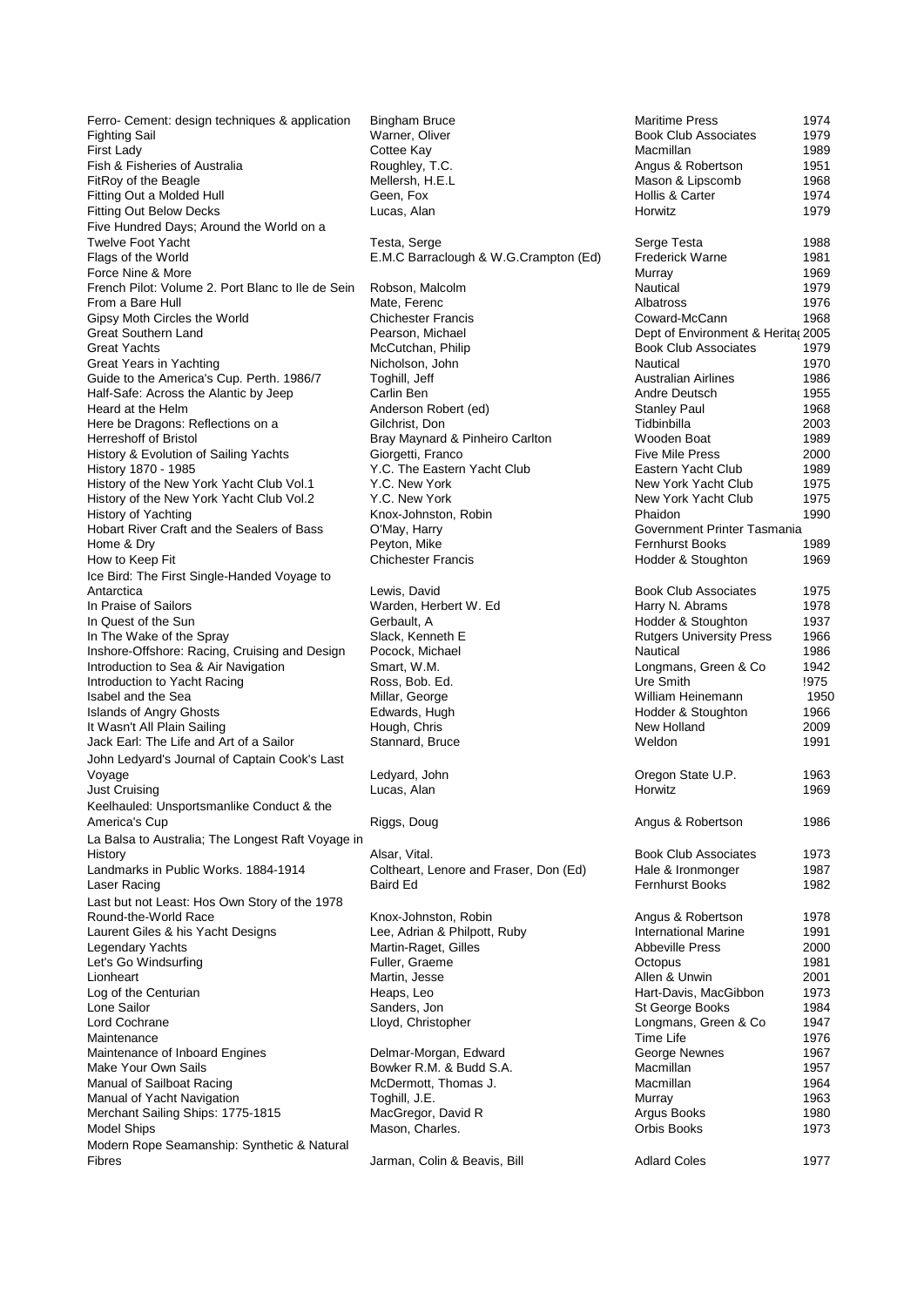Modern Yacht Navigation: From Sextants to Satellites The Material of the Toghill, Jeff Material Community Horwitz Grahame the 1984 Motor Boating McMullen, Alex Motor Boating McMullen, Alex Fernhurst Books 1988<br>Motor Books 1988 1998 Med, Philip. S. Moxie, the American Challenge **Weld,Philip. S.**<br>Multihull Sailboats **Cotter, Edward F. Multihull Sailboats** Murray's Guide to Australian Sailing & Boating Murray<br>My Lively Lady Bose, Sir Alec My Lively Lady **Rose, Sir Alec Nautical 2018** Rose, Sir Alec Navison, D.<br>
My Ship is so Small **Rose** Davison, D. My Ship is so Small Navigation for Yachtsmen Blewitt Mary Nelson **Nelson Hattersley, Roy** Neptune's Apprentice: Adventures of a Commercial Fisherwoman De Santis, Marie Norman Lindsay's Ship Models **Lindsay**, Norman Ocean Racing Around the World **Antrobus Paul, Ross Bob & Hammond** Offshore Illingworth, John H. On The Wind of a Dream: The Saga of Solace Clark Victor Once is Enough Smeeton, Miles Open Boat:Across the Pacific Chiles Webb Origin, Orient & Oriana Morris, Charles F. Ostar: Observer Translantic & Round Britain Races Foster, Lloyd Outcasts of the Sea: Pirates & Piracy Luci-Smith, Edward<br>Pacific Sail Morris, Roger Pacific Sail **Morris, Roger Community Career** David Bateman 1987 Pen Duick Tabarly, Eric Coles 2008 Adlard Coles 1971 1971 Penniless Millionaire: Tales of a Shoestring Yachtsman Brown Buster Panda 1989 Peter Luck's Cheap Jibes **Luck, Peter** Luck, Peter Piloting, Seamanship & Small Boat Handling Chapman, Charles F Piracy Today Villar, Roger Conway 1985 Plank-on-frame Models and Scale Masting & Rigging Vol 1 **Underhill, Harold.A.** Plank-on-frame Models and Scale Masting & Rigging Vol 2 **Example 2 Under Accord 2** Underhill, Harold.A. Post-War Yachting Griffiths, Maurice. Practical Junk Rig **Hasler, H.G & McLeod, J.K.** International Marine 1988 Media Marine 1988 Proud Echo **McKie**, Ronald **Angles** McKie, Ronald Race Your Boat Right Knapp, Arthur Racers & Rovers: 100 Years of the Royal Y.C.Delgado, James P Radio Communications Manual Penta Marine Ready About! The Controller of the Hort, Garry The Controller Controller international Marine The 1986 Restless are the Sails Eaton, Evelyn Rigging Sala, Enrico Coles and Adlard Coles 1988 (1988) 1988 Rosie Darling Swait, Rosie Pelham Books 1973 (1973) 1973 Rough Passage Graham, R.D.<br>Roval London Yacht Club 1838 - 1988 Graham, R.D. Roval London Yacht Club Royal London Yacht Club 1838 - 1988 Safe Boating in Australia Neil, Ian & Young, James Safety in Small Craft **Rayner**, D.A. Safety on Small Craft Cole, Guy Sail Power: A Complete Guide to Sails & Sailhandling Ross, Wallace Callending Ross, Wallace Callen<br>
Sailermen's Ghosts Callending Charles Chemical Chemical Chemical Chemical Chemical Chemical Chemical Chemical<br>
The Chemical Chemical Chemical Chemical Chemical Chemic Sailermen's Ghosts Uren, Malcolm Robertson & Mullins 1940 Sailing Toghill, Jeff Wattle Books 1983 Sailing All Seas in the Idle Hour Long, Dwight Sailing Alone Around the World & Voyage of the Liberdade Slocum, Joshua Sailing Boats Fox, Uffa Newnes Newnes 1959 and the Society of the Newnes Albert 1959 Sailing Boats of the World: A guide to Classes Budd Rhonda (ed) Sailing for America's Cup Morris, Everett Sailing Knots **Altimiras, J.** Altimiras, J. Altimiras, J. Pelham Books 1983 Sailing on the Edge: America's Cup Fisher, Bob and others Sailing Ships & Paddle Wheels & Other Bull J.C. Sailing Ships of War: 1400 to 1860 Howard, Frank Sailing Theory & Practice Marchaj, C.A.<br>
Sailing Thoroughbreds<br>
Marchaj, C.A. Beken of Cowes Sailing Thoroughbreds Sailing to Win **Sailing** to Win **Murrant**, Jim (Ed). Sailing, Seamanship & Yacht Construction Fox, Uffa Sailing: A Sailor's Dictionary Beard Henry & McKie Roy Sailing:A Course of My Life **Heath, Edward Heath, Edward Sails:**<br>
Sails: 5th Edition 1976 Salt on the Sails; 150 Years of Royal Natal Yacht Club Y.C. Frost, Sally

Howard-Williams, Jeremy

| Horwitz Grahame<br><b>Fernhurst Books</b><br>Little, Brown & Co<br>Crown                                                                                                                                                                                                                                                                                           | 1984<br>1988<br>1981<br>1971                                                                                                 |
|--------------------------------------------------------------------------------------------------------------------------------------------------------------------------------------------------------------------------------------------------------------------------------------------------------------------------------------------------------------------|------------------------------------------------------------------------------------------------------------------------------|
| <b>Offset Alpine</b><br>Nautical<br><b>Peter Davies</b><br><b>Edward Stanford</b><br><b>Saturday Review Press</b>                                                                                                                                                                                                                                                  | 1968<br>1956<br>1973<br>1974                                                                                                 |
| Presidio<br>Angus & Robertson<br>Angus & Robertson<br><b>Adlard Coles</b><br>Hutchinson<br><b>Rupert Hart-Davis</b><br>W.W. Norton & Co<br>McCarten & Root                                                                                                                                                                                                         | 1984<br>1966<br>1975<br>1958<br>1960<br>1959<br>1982<br>1980                                                                 |
| Haynes<br><b>Paddington Press</b><br>David Bateman<br><b>Adlard Coles</b>                                                                                                                                                                                                                                                                                          | 1989<br>1978<br>1987<br>1971                                                                                                 |
| Panda<br>Angus & Robertson<br>Motor Boating<br>Conway                                                                                                                                                                                                                                                                                                              | 1989<br>1986<br>1967<br>1985                                                                                                 |
| Brown, Son and Ferguson                                                                                                                                                                                                                                                                                                                                            | 1981                                                                                                                         |
| Brown, Son and Ferguson<br>Hutchinson<br><b>International Marine</b><br>Angus & Robertson<br>D. Van Nostrand Co.<br>Douglas & McIntyre<br>Penta Marine<br><b>International Marine</b><br>Cassell<br><b>Adlard Coles</b><br>Pelham Books<br><b>Rupert Hart-Davis</b><br>Royal London Yacht Club<br><b>TAFE NSW</b><br><b>Adlard Coles</b><br>Dept. Trade & Industry | 1979<br>1946<br>1988<br>1953<br>1960<br>2003<br>1997<br>1986<br>1942<br>1988<br>1973<br>1952<br>1988<br>1989<br>1961<br>1973 |
| Grenada<br>Robertson & Mullins<br><b>Wattle Books</b><br>Hodder & Stoughton                                                                                                                                                                                                                                                                                        | 1979<br>1940<br>1983<br>1938                                                                                                 |
| <b>Rupert Hart-Davis</b><br>Newnes<br><b>Bayard Books</b><br>Harper & Rowe<br>Pelham Books<br><b>Insight Editions</b><br>Author<br><b>Conway Maritime Press</b><br><b>Adlard Coles</b><br><b>Harvill Press</b><br>Universal Books<br><b>Peter Davies</b><br>Sun Books<br>Sidgwick & Jackson<br>John de Graff                                                       | 1949<br>1959<br>!974<br>1964<br>1983<br>2013<br>1974<br>1979<br>1964<br>1998<br>1970<br>1949<br>1981<br>1975<br>1983         |
| Royal Natal Yacht Club                                                                                                                                                                                                                                                                                                                                             | 2008                                                                                                                         |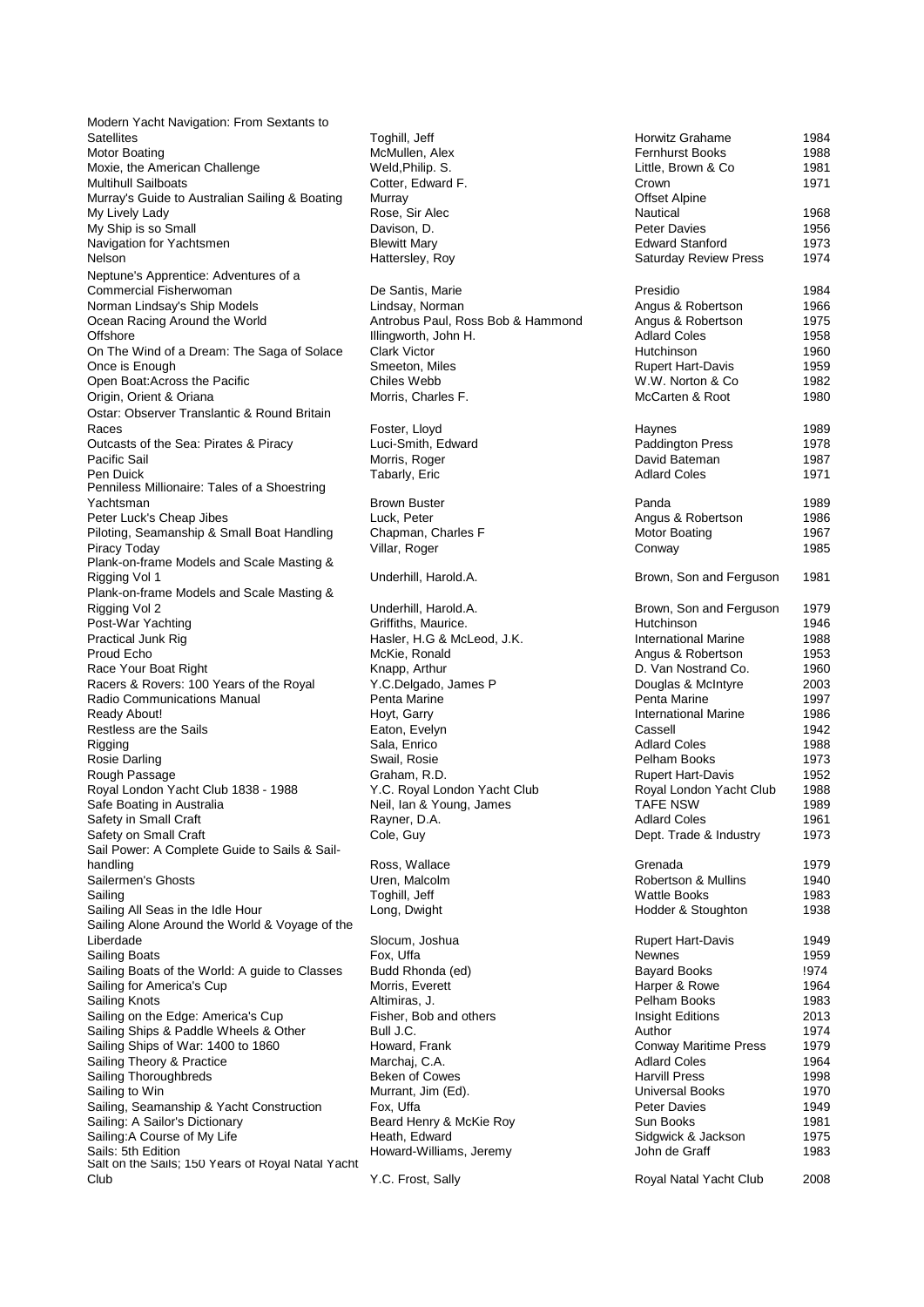San Francisco Yacht Club 1869 - 1994 Y.C. San Francisco Yacht Club Sanders: Sextant, Sea & Solitude Schmitt, Hugh Sava: The Incredible Navel Debarcle off Guadal Canal Canal Canal Canal Canal Canal Canal Canal Canal Canal Canal Canal Canal Canal Canal Of Canal Canad T. Science of Sailing Canad T. Science of Sailing Canad Canad Canad Canad Canad Canad Canad Canad Canad Canad Canad C Sea Captains' Tales Sea Peace Lord Stanley of Alderley Sea Safety for Small Craft **Dalton Teki Ed.**<br>Seattle Yacht Club -1892 to 1984 Y.C. Seattle Seattle Yacht Club -1892 to 1984 Semper Fidelis: 50 Years of the Ocean Greyhound Greyhound Gorter, Sandra Seraffyn's European Adventure Pardey, Lin & Pardey Larry Seraffyn's Oriental Adventure **Pardey, Lin & Pardey Larry** Pardey Larry Ship Ahoy!: Yarns about Salty Characters and Sailbad the Sinner Brown, Buster & Barnett, Max Ship Stability for Masters & Mates Berrett D.R Ship Stability for Masters & Mates Derrett D.R<br>Shipwreck Baritime 1978 Shipwreck Shipwreck Fowles, John Jonathan Cape 1979 1979 Shipwrecks: Australia's Greatest Maritime Disasters McHugh, Evan Viking 2003<br>
Single Handed Simple 2003<br>
Purves, Libby 8 Single-handed Sailing in Galway Blazer Crowther Peter<br>Singlehanded Sailing. 2nd Edition Clear Henderson, Richard Singlehanded Sailing. 2nd Edition Slave Mutiny: The Revolt on the Schooner Amistad **Amistad Contract David Community** Owens, William A. Small Boats & Big Seas: A hundred Years of Yachting <br>Stephenson, Ralph (Ed) Stackpole, Edouard A &<br>Stackpole, Edouard A & Song of the Sirens Gann, Ernest.K.<br>Sopranino 1969 Ellam, Patrick & Southern Breeze; A History of Yachting in New Zealand **Elliott**, Harold Kidd Robin & Pardin, D. Souvenir Program of the 18th Interantional Yacht Race for the America's Cup 1962 Sovereign of the Seas: The Story of British Sea Power **Howarth, David Associates 1974** Sparkling Sydney Stannard, Bruce Splenour under Sail **Holland**, Ron Bolland, Ron Spray: The Ultimate Cruising Boat Roberts-Goodson, R. Bruce Steady, Boys, Ready Benstead, C.R. Storm & Silence Cannon Joe Storm Passage: Alone Around Cape Horn Chiles Webb Storm Sailing Jobson, Gary Hearst Books 1983 Story of American Yachting: Told in Pictures by Stranger to the Shore **Dodson, Kenneth Angles**<br>Successful Sailing **Containers** 1957 and 1957 and 1957 and 1957 and 1957 and 1957 and 1957 and 1957 and 1957 and 1957 and 1957 and 1957 and 1957 and 1957 and 1957 and 1957 and Successful Sailing d'Alpuget, Lou d'Alpuget, Lou d'Alpuget, Lou d'Alpuget, Lou d'Alpuget, Lou de Summer de la G Summer of the Twelves Mitchell, Carl<br>Suns of Sinbad Villiers, Alan Suns of Sinbad Survive the Savage Sea **Robertson**, Dougal Sydney 2000 Sydney 2000 Sydney in Black & White Baker, Glenn A Sydney Then and Now Russell, Glen Sydney to Hobart: 1995 Golden Commemorative Yacht Race Log Sydney; The Harbour City **Kingsmill**, John **Kingsmill** Tall Ships McCutchan, Philip The American Navies of the Revolutionary War Powell, Nowland The America's Cup & Me: Recollections of 63 years & 7 Campaigns **Du Moulin, Edward** The America's Cup 1851 - 1983 A.C. Rousmaniere, John<br>The America's Cup Challenge from Down Under A.C. Baverstock. W The America's Cup Challenge from Down Under The America's Cup Jubilee 2001 <br>The America's Cup. 1851 - 1987 <br>A.C. Lester, Gary & Sleeman, Ric The America's Cup: An Informal History The Angry Admiral: The Later Career of Edward Vernon Hartmann, Cyril Hughes The Art of Being Japanese **Dunham, Bob Charles E. The Best of Sail**<br>The Best of Sail The Best of Sail<br>The Best of Sail Trim The Best of Sail Trim Mason, Charles. Ed.<br>
The Best Way Malker. Bill The Best Way Walker, Bill Sky Walker Publishing 2012 The Blue-Water Bushmen Stannard, Bruce

Robinson, Bill (Ed)<br>Reeman, Douglas Purves, Libby & Grove, Trevor Stackpole, Edouard A & Kleinschmidt,J Ellam, Patrick & Mudie, Colin Taylor, W.H & Rosenfeld<br>Dodson, Kenneth A.C. Lester, Gary & Sleeman, Richard Dear, Ian.

| San Francisco Yacht Club                                                                                                                                                                          | 1994                                                         |
|---------------------------------------------------------------------------------------------------------------------------------------------------------------------------------------------------|--------------------------------------------------------------|
| St George Books                                                                                                                                                                                   | 1988                                                         |
| Ure Smith                                                                                                                                                                                         | 1963                                                         |
| McMillan                                                                                                                                                                                          | 1961                                                         |
| <b>Century Publishing</b>                                                                                                                                                                         | 1986                                                         |
| Quality Book Club                                                                                                                                                                                 | 1955                                                         |
| Transport & Communications                                                                                                                                                                        | 1988                                                         |
| Seattle Yacht Club                                                                                                                                                                                | 1984                                                         |
| E-Bisprint                                                                                                                                                                                        | 2014                                                         |
| W.W. Norton & Co                                                                                                                                                                                  | 1979                                                         |
| W.W. Norton & Co                                                                                                                                                                                  | 1983                                                         |
| Brown & Barnett                                                                                                                                                                                   | 1998                                                         |
| <b>Stanford Maritime</b>                                                                                                                                                                          | 1977                                                         |
| Jonathan Cape                                                                                                                                                                                     | 1979                                                         |
| Viking                                                                                                                                                                                            | 2003                                                         |
| <b>Ebury Press</b>                                                                                                                                                                                | 1984                                                         |
| <b>Waterline Books</b>                                                                                                                                                                            | 1998                                                         |
| <b>International Marine</b>                                                                                                                                                                       | 1992                                                         |
| Peter Davies                                                                                                                                                                                      | 1953                                                         |
| <b>Oxford University Press</b>                                                                                                                                                                    | 1978                                                         |
| <b>Marine Historical Assoc</b>                                                                                                                                                                    | 1959                                                         |
| Hodder & Stoughton                                                                                                                                                                                | 1969                                                         |
| <b>Rupert Hart-Davis</b>                                                                                                                                                                          | 1954                                                         |
| Viking                                                                                                                                                                                            | 1999                                                         |
| <b>Skipper Publishing</b>                                                                                                                                                                         | 1962                                                         |
| <b>Book Club Associates</b>                                                                                                                                                                       | 1974                                                         |
| Weldon                                                                                                                                                                                            | 1989                                                         |
| Shoreline                                                                                                                                                                                         | 1988                                                         |
| <b>Sheridan House</b>                                                                                                                                                                             | 1995                                                         |
| <b>Frederick Muller</b>                                                                                                                                                                           | 1943                                                         |
| Deep Sea Press                                                                                                                                                                                    | 2003                                                         |
| <b>Times Books</b>                                                                                                                                                                                | 1977                                                         |
| <b>Hearst Books</b>                                                                                                                                                                               | 1983                                                         |
| <b>Bramhall House</b><br>Angus & Robertson<br>Nelson<br>Charles Scribner's Sons<br><b>Charles Scribner's Sons</b><br><b>Grafton Books</b><br><b>News Custom</b><br>Weldon<br><b>Wildcat Press</b> | 1958<br>1957<br>1972<br>1959<br>1969<br>1989<br>2000<br>1992 |
| <b>MDL Publishing</b>                                                                                                                                                                             | 1995                                                         |
| Pierson                                                                                                                                                                                           | 1988                                                         |
| <b>Book Club Associates</b>                                                                                                                                                                       | 1976                                                         |
| G.P.Putnam's Sons                                                                                                                                                                                 | 1974                                                         |
| Herreshoff Marine Museum                                                                                                                                                                          | 2001                                                         |
| Pelham Books                                                                                                                                                                                      | 1983                                                         |
| Murray                                                                                                                                                                                            | 1967                                                         |
| Notre Voie                                                                                                                                                                                        | 2002                                                         |
| Lester - Townsend                                                                                                                                                                                 | 1986                                                         |
| <b>Stanley Paul</b>                                                                                                                                                                               | 1980                                                         |
| William Heinemann                                                                                                                                                                                 | 1953                                                         |
| Charles E. Tuttle                                                                                                                                                                                 | 1970                                                         |
| <b>Patrick Stephens</b>                                                                                                                                                                           | 1975                                                         |
| <b>Adlard Coles</b>                                                                                                                                                                               | 1992                                                         |
| Sky Walker Publishing                                                                                                                                                                             | 2012                                                         |
| Angus & Robertson                                                                                                                                                                                 | 1981                                                         |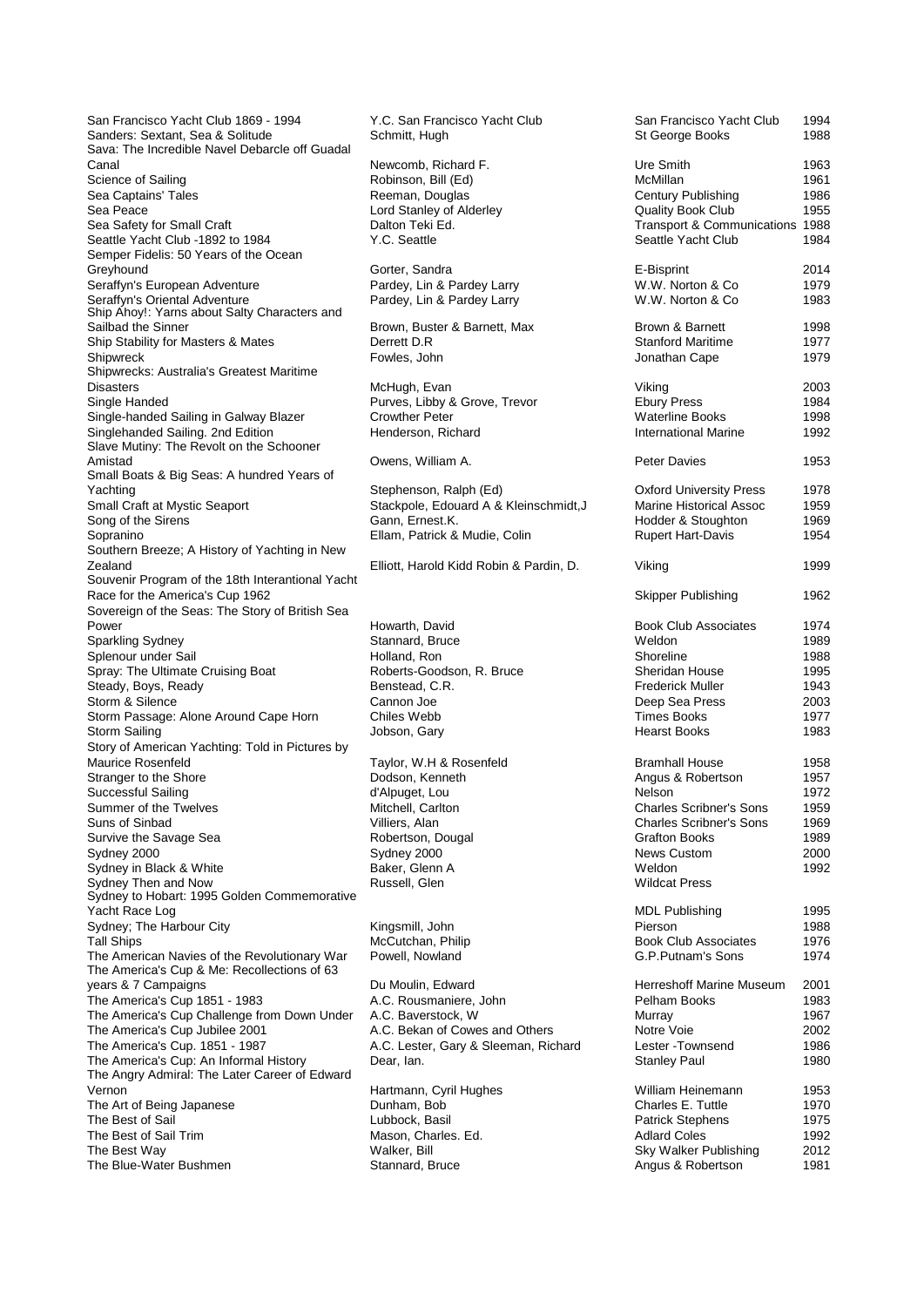The Boat Beneath the Pyramid: King Cheops' Royal Ship **Institute According Tensor** Jenkins, Nancy The Boating Bible: An Essential Handbook for Every Sailor Murrant, Jim Angus & Robertson 1991 The Boats they Sailed In Doherty, John Stephen The Bomb Vessel Granado 1742 Goodwin, Peter The Bombard Story **Bombard Alain** Bombard Alain The Buccaneers and Marooners of America Pyle, Howard (Ed) The Capable Cruiser **Participal Cruiser** Pardey, Lin & Pardey Larry The Champagne Mumm Admiral's Cup Jeffery, Timothy The China Clippers **Lubbock**, Basil James Brown Brown Brown Brown Brown Brown Brown Brown Brown Brown Brown Brown Brown Brown Brown Brown Brown Brown Brown Brown Brown Brown Brown Brown Brown Brown Brown Brown Brown Brown The Chronicles of the Royal Thames Yacht Club Y.C. Royal Thames Yacht Club The Common Sense of Yacht Design Vol 1 Herreshoff, L.Francis The Complete Book of Sailing Cook Peter & Webb Barbara (ed) The Complete Sailing Handbook Denk & Hill Ed, The Complete Yachtsman **Heckstall-Smith, B & Du Boulay, E.** The Contenders: The America's Cup Challenge The Cruise of the Dream Ship<br>
The Cruising Sailor's Medical Guide<br>
Leone, Nicho The Cumberland Fleet; 200 Years of Yachting 1775-1995 **Phillips-Birt, Douglas** Phillips-Birt, Douglas Royal The Custom of the Sea The Custom of the Sea The Cutty Sark **Villiers**, Alan The Dream Boats **Holmes**, Nancy The Dummy Pocketbook of Sailing Dinghies & Yachts **Sampson, Henry (Ed.)** Sampson, Henry (Ed.) The Eighties Greatest Yacht Races The Expectant Mariner **National Contract Contract Contract Contract Contract Contract Contract Contract Contract Contract Contract Contract Contract Contract Contract Contract Contract Contract Contract Contract Contract C** The Fabulous 40s: A History of the Farr 40 Class 1996 - 2011 November 2011 South Atlantic Publishing 2011 2011 November 2012 - South Atlantic Publishing 2011 The Ferries of Sydney<br>
The First & Last Voyage of the Batavia<br>
Godard, Philippe The First & Last Voyage of the Batavia The First Hundred Years Y.C. Ponsonby Cruising Club The First Hundred Years 1869 - 1969 Y.C. Royal S.A. Yacht Squadron<br>The First Hundred Years 1875 - 1975 Y.C. Chicago The First Hundred Years 1875 - 1975 The Flag of the Southern Cross Bowen Frank C The Frigate Essex Papers: Building the Salem Frigate 1798-1799 Smith, Philip Chadwick Foster Smith, Philip Chadwick Foster Periodic Salem 1975 The Fringe of the Sea The Golden Wallabies **Zabos**, Spiro The Grand Gesture Vaughan, Roger The Grand Scuttle. Van Der Vat, Dan Hodder & Stouts The Great Classic Yacht Compton, Nic The Great Iron Ship **Dugan James** The Greatest Sailing Stories Ever Told Caswell, Christopher, Ed The Greenpeace Book of Antarctica May, John The Greenpeace Book of Antarctica The Guinness Book of Yachting: Facts & Figures Johnson, Peter<br>The Hal Roth Seafaring Trilogy: Three True Roth, Hal The Hal Roth Seafaring Trilogy: Three True Roth, Hal International Marine 2006. Roth, Hal International Marine 2006. The History of American Sailing Ships Chapelle, Howard. I. Bonanza 1935.<br>The History of Ships 1935. I. Bonanza 1935. The History of Ships The History of the Royal Bombay Yacht Club 1846 to Present Y.C. Bombay The Hull **Dawson Christopher** Dawson Christopher The Hungry Ocean: A Swordboat Captain's Journa Greenlaw, Linda The Journeying Moon Bradford Ernle The Junks and Sanpans of the Yangtze Worcester, G.R.G. The Last Great Race Newby, Eric Newby, Eric The Last Islands<br>The Life and Art of a Sailor: Jack Farl Stannard, Bruce The Life and Art of a Sailor: Jack Earl The Lonely Sea & the Sky Chichester Francis<br>The Love of Sailing Hodder & Stoughton 1964<br>Phillips-Birt, Dougla The Luxury Yacht from Steam to Diesel Crabtree R.<br>The Making of a Sailor Charles 1973 Harlow, Frederick Pease The Making of a Sailor The Malham Story **Illingworth, John H.**<br>
The Mapping of Terra Australis **Interpretate Clancy**, Robert The Mapping of Terra Australis The Maritime Paintings of John Chancellor Chancellor, John The Masting & Rigging of English Ships at War 1625 to 1860 Lees, James Conway Maritime Press 1984 The Misty Islands **Smeeton**, Miles The N.S.W. Club Movement 1838 - 2009 Lester, Gary & Hartgerink, Nick

A.C Campbell, Peter Leone, Nicholas. C & Phillips, Elizabeth C Phillips-Birt, Douglas

| Holt, Rinehhardt & Winston                                                                                                                               | 1980                                         |
|----------------------------------------------------------------------------------------------------------------------------------------------------------|----------------------------------------------|
| Angus & Robertson                                                                                                                                        | 1991                                         |
| W.W. Norton & Co                                                                                                                                         | 1985                                         |
| Conway                                                                                                                                                   | 1989                                         |
| Andre Deutsch                                                                                                                                            | 1953                                         |
| T.Fisher Unwin                                                                                                                                           | 1905                                         |
| W.W. Norton & Co                                                                                                                                         | 1987                                         |
| Bloomsbury                                                                                                                                               | 1994                                         |
| James Brown & Son                                                                                                                                        | 1925                                         |
| Royal Thames Yacht Club                                                                                                                                  | 1999                                         |
| Rudder                                                                                                                                                   | 1946                                         |
| <b>Ward Lock</b>                                                                                                                                         | 1977                                         |
| Methuen                                                                                                                                                  | 1979                                         |
| Methuen                                                                                                                                                  | 1923                                         |
| Golden Press                                                                                                                                             | 1986                                         |
| Heinemann                                                                                                                                                | 1950                                         |
| David McKay                                                                                                                                              | 1979                                         |
| Royal Thames Yacht Club                                                                                                                                  | 1978                                         |
| Double Day                                                                                                                                               | 1999                                         |
| Hodder & Stoughton                                                                                                                                       | 1953                                         |
| Prentice-Hall                                                                                                                                            | 1976                                         |
| Sampson Low                                                                                                                                              | 1960                                         |
| Robertsbridge                                                                                                                                            | 1988                                         |
| John Murray                                                                                                                                              | 1962                                         |
| South Atlantic Publishing 201' 2011<br>J.W.Books<br>Abrolhos<br>Ponsonby Cruising Club<br>Royal S.A. Yacht Squadron<br>Carl Gorr<br>Shaw Savill & Albion | 1982<br>1993<br>2001<br>1969<br>1975<br>1939 |
| Peabody Museum of Salem                                                                                                                                  | 1974                                         |
| <b>Rigby Ltd</b>                                                                                                                                         | 1974                                         |
| Penguin                                                                                                                                                  | 2000                                         |
| Little, Brown & Co                                                                                                                                       | 1975                                         |
| Hodder & Stoughton                                                                                                                                       | 1982                                         |
| Rizzoli                                                                                                                                                  | 2004                                         |
| Hamish Hamilton                                                                                                                                          | 1953                                         |
| Lyons Press                                                                                                                                              | 2004                                         |
| Child & Associates                                                                                                                                       | 1988                                         |
| <b>Guiness Superlatives</b>                                                                                                                              | 1975                                         |
| <b>International Marine</b>                                                                                                                              | 2006                                         |
| Bonanza                                                                                                                                                  | 1935                                         |
| curtis                                                                                                                                                   | 1978                                         |
| Gulshan Rai                                                                                                                                              | 2011                                         |
| George Newnes                                                                                                                                            | 1967                                         |
| Hyperion                                                                                                                                                 | 1999                                         |
| <b>Grafton Books</b>                                                                                                                                     | 1987                                         |
| <b>Navel Institute Press</b>                                                                                                                             | 1971                                         |
| Secker & Warburg                                                                                                                                         | 1956                                         |
| Macmillan                                                                                                                                                | 1990                                         |
| Welson                                                                                                                                                   | 1991                                         |
| Hodder & Stoughton                                                                                                                                       | 1964                                         |
| Octopus                                                                                                                                                  | 1976                                         |
| David & Charles                                                                                                                                          | 1973                                         |
| <b>Dover Publications</b>                                                                                                                                | 1988                                         |
| Nautical                                                                                                                                                 | 1972                                         |
| Universal Books                                                                                                                                          | 1995                                         |
| David & Charles                                                                                                                                          | 1984                                         |
| <b>Conway Maritime Press</b>                                                                                                                             | 1984                                         |
| Nautical                                                                                                                                                 | 1969                                         |
| Playwright Publishing                                                                                                                                    | 2009                                         |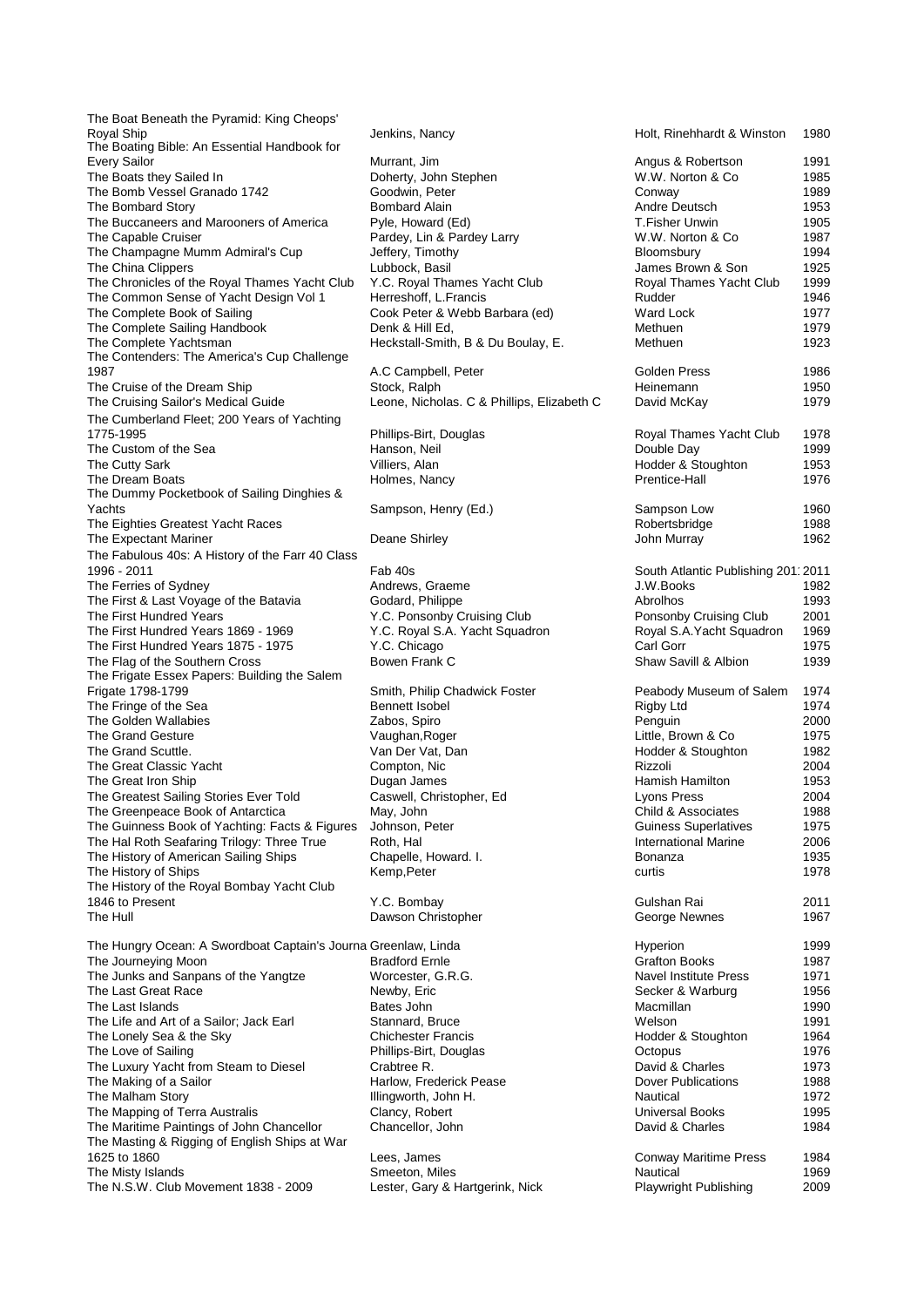The National Maritime Museum Greenhill, Basil Ed. The New Book of Sail Trom Textor, (Ed).<br>The New Way of Life 1996 The Samson, Pat The Ocean Sailing Yacht The Ocean Sailing Yacht Vol 2 Street, Donald The Paintings of the America's Cup. 1851-1987. Paintings by Tim Thompson A.C. Rayner, Ranulf The Perfect Storm: A True Story of Men Against the Sea Junger, Sebastian<br>The Quest of the Schooner Argus **Fourth Estate 1997** Villiers, Alan The Quest of the Schooner Argus The R.A. Expeditions The Reversion of the Heyerdahl, Thor The Racino Edge Club Associates 1972<br>Turner. Ted & Jo The Rebello Transcripts: Governor Phillips<br>Portugese Prelude The Return of the Cutty Sark Smith, C. Fox The Rig<br>
The Romantic Challenge<br>
The Romantic Challenge<br>
Chichester Francis The Romantic Challenge The Rules of Sailing Races Bianchi Bruno & De zombathely Gabrio <br>
The Sailing Australians Coss, Bob The Sailing Australians The Science of Sailing The Science of Sailing Robinson, Bill (Ed) Charles Science Science Science Science Science Science Science Science Science Science Science Science Science Science Science Science Science Science Scie The Seaman Book 1 The Seaman Book 2 Ellacott, S.E.<br>
The Sea-wife's Handbook Seightholme, Joyce The Sea-wife's Handbook Sleightholme, Joyce Angus & Robertson 1976 The Set of the Sails **The Set of the Sails** Villiers, Alan Villiers, Alan 1950 The Shape of Ships The Shape of Ships The Ship Captain's Medical Guide The Ship Under Sail Chatterton E.Keble The Shipbuilders **Blake, George** The Southern Cross Whall, Hugh D The Steam Yachts: An Era of Elegance Hofman, Erik The Story of Ships **Ellacott, S.E.**<br>The Strange Voyage of Donald Crowhurst **Tomalin, Nicholas & Hall, Ron** The Strange Voyage of Donald Crowhurst The Sydney-Hobart: My 21 Years Curtis Brian The Techiques of Small Boat Racing Walker, Stuart H.(Ed) The Third Time Around: The BOC Challenge 1990- 91 Fairchild, Tony Robert Hale 1991 The Triumph of Australia 11 A.C Stanard, Bruce The Twelve Metre Challenges for the Americas Cup The Ultimate Challenge; Single-handed Around Hoyt, Norris D. Angus & Robertson 1977 the World; The Story of the BOC Challenge 1892- 83 **Pickthall, Barry** The User's Guide to the Australian Coast Laughlin, Greg The Voyage of the Cap Pilar Saligman, Adrian Saligman, Adrian The Voyage of the Mir-el-lah Stoughton 1939 The Voyage of the Mir-el-lah The Voyage of the Tai-Mo-Shan Sherwood, Martyn The Voyage of Torres **Hilder, Brett** Hilder, Brett University of Teller, Walter Magnes The Voyages of Joshua Slocum The Wooden Fighting Ship in the Royal Navy A.D.897 - 1860 **A.D.897 - 1860** Archibald, E.H.H.<br>The World's Best Sailboats **Archibald, E.H.H.** Blandford Press 1972 The World's Best Sailboats Mate, Ferenc The Yacht Navigator's Handbook Mate, Terenc 2089 The Yacht Navigator's Handbook **Dahl, Norman Dahl, Norman Ward Lock 1984**<br>The Yachtsman's Navigation Manual **Tran Lock 1983** The Yachtsman's Navigation Manual This is Down Wind Sailing This is Down Wind Sailing This is Rough Weather Cruising **Bruce Erroll** Bruce Erroll Three Burgees: A History of the Republic of Singapore Yacht Club Y.C. Dunlop, Peter Tinkerbelle **Manry, Robert Collins Collins** 1967 1967 To the Great Southern Sea **Robinson, William Albert** Treasure Islands<br>
Treasure Islands<br> **Robinson, Pamela** Treasure Islands<br>
Tuning a Racing Yacht<br>
Stephenson, Pamela Headline 2005<br>
Fletcher, Mike & Ross Turn Right for Corfu Twenty-five Centuries of Sea Warfare Mordal, Jaques<br>Two Against Cape Horn 1973 Roth, Hal Two Against Cape Horn Typee<br>
Upset: Australia Wins the America's Cup 
<br>
Levitt, Michael & Llyod, Barbara Upset: Australia Wins the America's Cup Vasa, the King's Ship **Vasa, the King's Ship Conservest Conserversity** Ohrelius, Bengt Venturesome Vovances Venturesome Voyages Vertue XXXV Barton Humphrey Rupert Hart-Davis 1955 Vintage Yachts of the World Voices from the Sea Compton, Nic

Samson, Pat & Samson, John Street, Donald Turner, Ted & Jobson, Garry McIntyre, Kenneth Gordon Fletcher, Mike & Ross, Bob I ewis Cecil

| Phillip Wilson                                                                                                                                                                                                                                                                                    | 1982                                                                                                         |
|---------------------------------------------------------------------------------------------------------------------------------------------------------------------------------------------------------------------------------------------------------------------------------------------------|--------------------------------------------------------------------------------------------------------------|
| Sheridan House                                                                                                                                                                                                                                                                                    | 1996                                                                                                         |
| Samson Marine Design                                                                                                                                                                                                                                                                              | 1970                                                                                                         |
| Norton                                                                                                                                                                                                                                                                                            | 1973                                                                                                         |
| Norton                                                                                                                                                                                                                                                                                            | 1978                                                                                                         |
| Heinemann                                                                                                                                                                                                                                                                                         | 1986                                                                                                         |
| <b>Fourth Estate</b>                                                                                                                                                                                                                                                                              | 1997                                                                                                         |
| Hodder & Stoughton                                                                                                                                                                                                                                                                                | 1951                                                                                                         |
| <b>Book Club Associates</b>                                                                                                                                                                                                                                                                       | 1972                                                                                                         |
| Rutledge                                                                                                                                                                                                                                                                                          | 1979                                                                                                         |
| Souvenir Press                                                                                                                                                                                                                                                                                    | 1984                                                                                                         |
| Methuen                                                                                                                                                                                                                                                                                           | 1924                                                                                                         |
| George Newnes                                                                                                                                                                                                                                                                                     | 1967                                                                                                         |
| Cassell                                                                                                                                                                                                                                                                                           | 1971                                                                                                         |
| Nautical                                                                                                                                                                                                                                                                                          | 1978                                                                                                         |
| <b>Rigby Ltd</b>                                                                                                                                                                                                                                                                                  | 1973                                                                                                         |
| <b>Charles Scribner's Sons</b>                                                                                                                                                                                                                                                                    | 1961                                                                                                         |
| Aberlard-Schuman                                                                                                                                                                                                                                                                                  | 1971                                                                                                         |
| Aberlard-Schuman                                                                                                                                                                                                                                                                                  | 1971                                                                                                         |
| Angus & Robertson                                                                                                                                                                                                                                                                                 | 1976                                                                                                         |
| Hodder & Stoughton                                                                                                                                                                                                                                                                                | 1950                                                                                                         |
| Hutchinson                                                                                                                                                                                                                                                                                        | 1975                                                                                                         |
| Dept.of Trade                                                                                                                                                                                                                                                                                     | 1983                                                                                                         |
| T. Fisher Unwin                                                                                                                                                                                                                                                                                   | 1926                                                                                                         |
| Collins                                                                                                                                                                                                                                                                                           | 1970                                                                                                         |
| <b>Admiralty Publishing House</b>                                                                                                                                                                                                                                                                 | 1974                                                                                                         |
| Nautical                                                                                                                                                                                                                                                                                          | 1970                                                                                                         |
| Methuen                                                                                                                                                                                                                                                                                           | 1958                                                                                                         |
| Hodder & Stoughton                                                                                                                                                                                                                                                                                | 1970                                                                                                         |
| Libra                                                                                                                                                                                                                                                                                             | 1981                                                                                                         |
| Hodder & Stoughton                                                                                                                                                                                                                                                                                | 1962                                                                                                         |
| Robert Hale                                                                                                                                                                                                                                                                                       | 1991                                                                                                         |
| Lansdowne                                                                                                                                                                                                                                                                                         | 1983                                                                                                         |
| Angus & Robertson                                                                                                                                                                                                                                                                                 | 1977                                                                                                         |
| Orbis                                                                                                                                                                                                                                                                                             | 1983                                                                                                         |
| New Holland                                                                                                                                                                                                                                                                                       | 1997                                                                                                         |
| Hodder & Stoughton                                                                                                                                                                                                                                                                                | 1939                                                                                                         |
| Viking                                                                                                                                                                                                                                                                                            | 1980                                                                                                         |
| <b>Rupert Hart-Davis</b>                                                                                                                                                                                                                                                                          | 1957                                                                                                         |
| University of Queensland                                                                                                                                                                                                                                                                          | 1980                                                                                                         |
| Sheridan House                                                                                                                                                                                                                                                                                    | 2002                                                                                                         |
| <b>Blandford Press</b>                                                                                                                                                                                                                                                                            | 1972                                                                                                         |
| Albatross                                                                                                                                                                                                                                                                                         | 1989                                                                                                         |
| <b>Ward Lock</b>                                                                                                                                                                                                                                                                                  | 1983                                                                                                         |
| Reed                                                                                                                                                                                                                                                                                              | 1985                                                                                                         |
| Macmillan                                                                                                                                                                                                                                                                                         | 1981                                                                                                         |
| Nautical                                                                                                                                                                                                                                                                                          | 1980                                                                                                         |
| Republic of Singapore Yacht (2010<br>Collins<br><b>Book Club Associates</b><br>Headline<br>Angus & Robertson<br>Hutchinson & Co<br>Abbey<br><b>Stanford Maritime</b><br>Heron Books<br>Workman Publishing<br>Cassell<br><b>Grafton Books</b><br><b>Rupert Hart-Davis</b><br>Feierabend<br>Cassell | 1967<br>1973<br>2005<br>1978<br>1972<br>1973<br>1978<br>1968<br>1983<br>1962<br>1989<br>1955<br>2003<br>2007 |